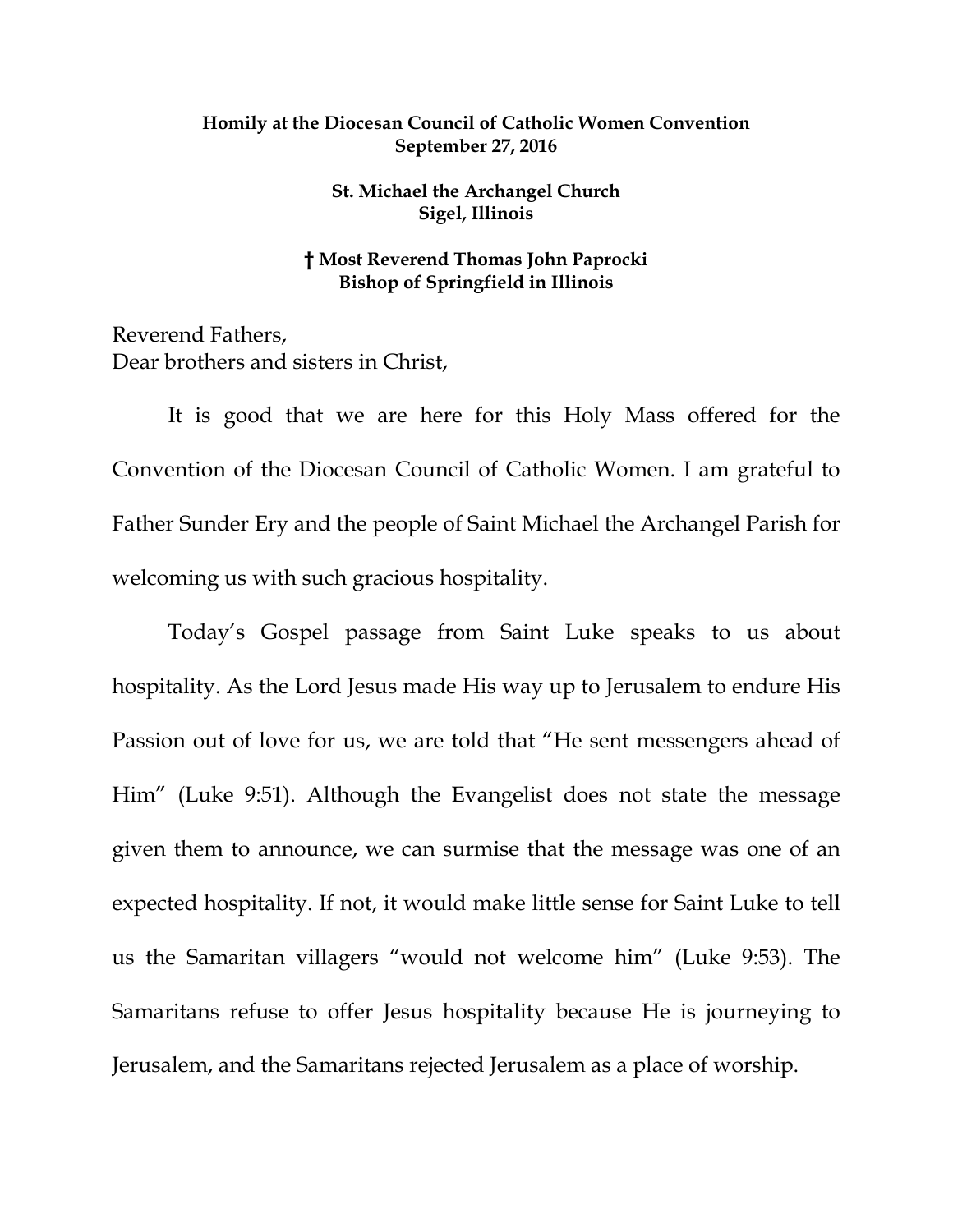Their refusal to extend hospitality to Christ the Lord angered two of his Apostles, who asked to be granted permission "to call down fire from heaven to consume them" (Luke 9:54). This request seems to us to be something of an overreaction, but it connects Jesus with the prophet Elijah, who called down fire from heaven to consume his opponents (see 2 Kings 1:10). In the reaction from James and John we can see their devotion and their recognition of Jesus as the true and long-expected Messiah. But in Jesus' response to His disciples rebuking them for suggesting such violence, we see that Jesus is a very different kind of king leading a type of kingdom they had not envisioned. The sons of Zebedee had not yet realized that disciples of Jesus "should not quarrel, but should be gentle with everyone" because "the wrath of man does not accomplish the righteousness of God" (2 Timothy 2:24; James 1:20).

Although we might not ask permission to destroy people or villages when someone refuses to welcome Christ or us in his name, we may sometimes wish something bad to befall them as punishment. But "if the Lord of majesty did not want to become angered at such great inhumanity, how much less should we become indignant over it?"[1](#page-4-0) Because "good messengers faithfully execute the command of their Lord," this meekness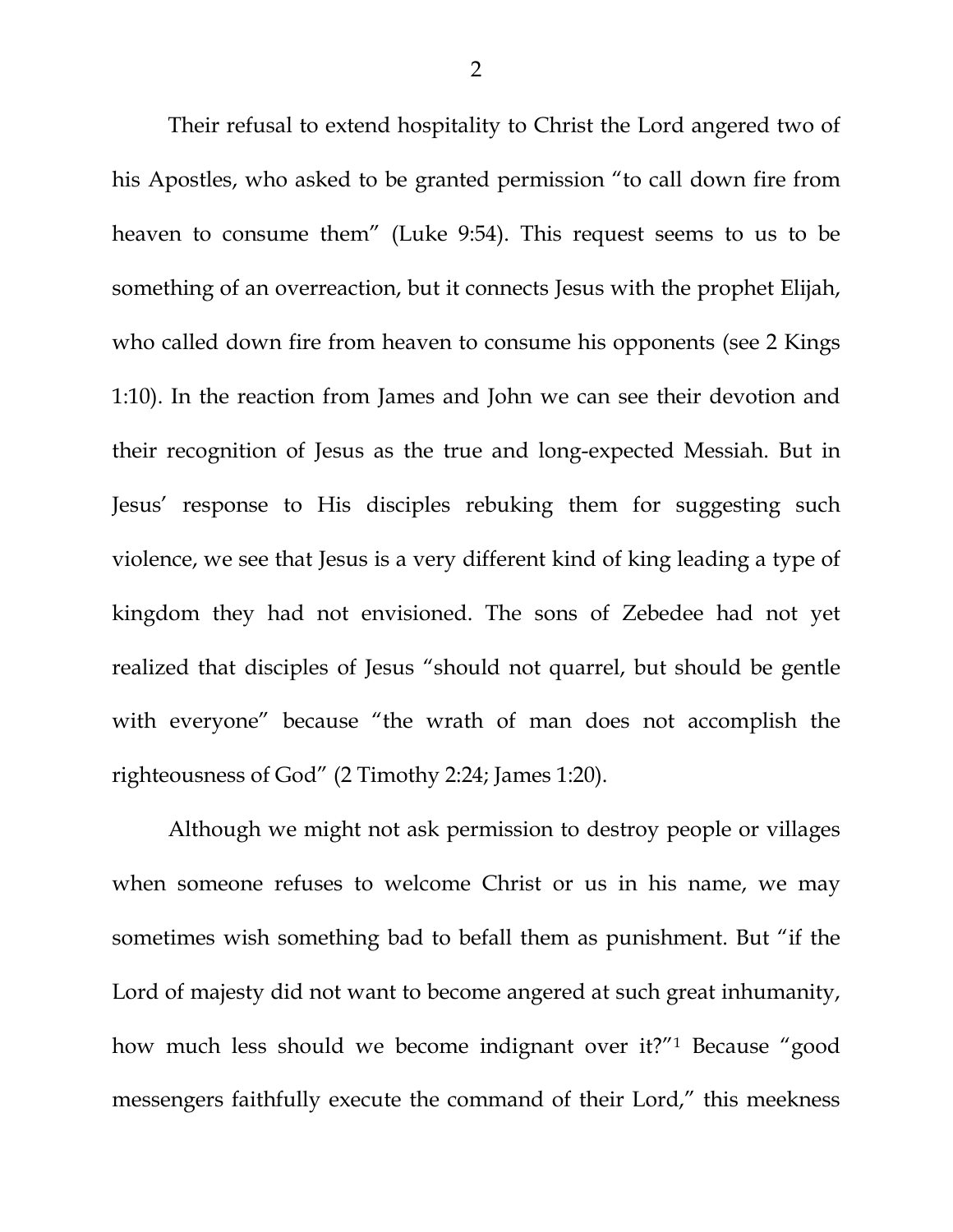of Christ, his loving humility, should be found in us whom he has also sent to prepare hearts to welcome him when he comes. [2](#page-4-1)

Today, many people have grown despondent and ask with Job, as we heard in our first reading, "Why did I not perish at birth, come forth from the womb and expire" (Job 3:11)? The burdens and difficulties of life weigh heavy upon them and, seeing little hope or no purpose in life, they feel abandoned and passed over. For this reason they say, "my soul is surfeited with troubles and my life draws near to the nether world" (Psalm 88:4). It is to these, especially, that we must go bearing the message of salvation; we must say to them, "The Son of man came to serve and to give His life as a ransom for many," to give His life as a ransom for you (Mark 10:45). As messengers sent to prepare the way before Jesus, we must never be afraid to ask someone to open his or her heart to the Lord to receive the joy of His love.

It is a paradox of the Gospel that we whom the Lord Jesus sends to ask others to welcome Him must also welcome those to whom He sends us. We cannot lose sight of the importance of welcoming others, as Saint Teresa of Calcutta so often showed us, as if they were Christ himself. When we surveyed Catholics about why they attend Mass on Sundays, the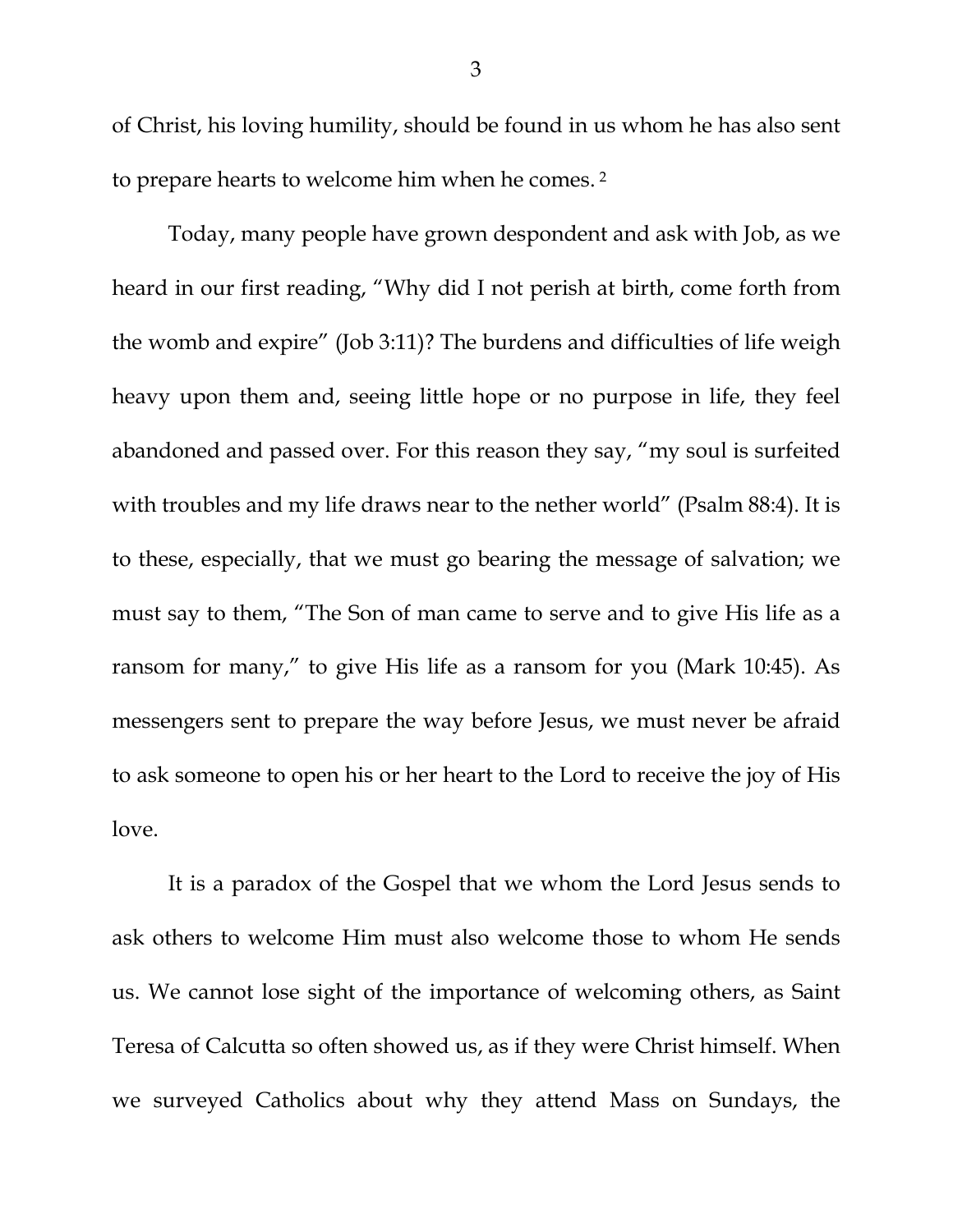number one reason was a sense of community within the parish. When we surveyed Catholics about why they do not attend Mass on Sundays, 30% cited feeling a lack of community within the parish[.3](#page-4-2)

Of those who attend Mass, 85.5% said, "My parish is hospitable;" 89.7% said, "I feel welcome at my parish;" and 86% said, "My parish has a warm, friendly feeling."<sup>[4](#page-4-3)</sup> Clearly, then, we are doing something right, but there is always room for improvement. This is why in my recent pastoral letter *Ars crescendi in Dei gratia*, I called us to renew and increase our efforts of hospitality as one of the four pillars of a stewardship way of life. More specifically, I called us to "invite people to join us in prayer, especially Sunday Mass."[5](#page-4-4) Such an invitation is more than a welcome and requires an active intentionality on our part. Just as those messengers sent by Jesus to the Samaritan village, we must invite our family and friends, co-workers, neighbors, and strangers, to open their hearts to the Lord Jesus, to participate in His Passion through an active and conscious participation in the Holy Mass.

The members of the Diocesan Council of Catholic Women have done much over the years to carry out this mission of hospitality in the Church, and for your efforts, I am deeply grateful. You have helped an untold